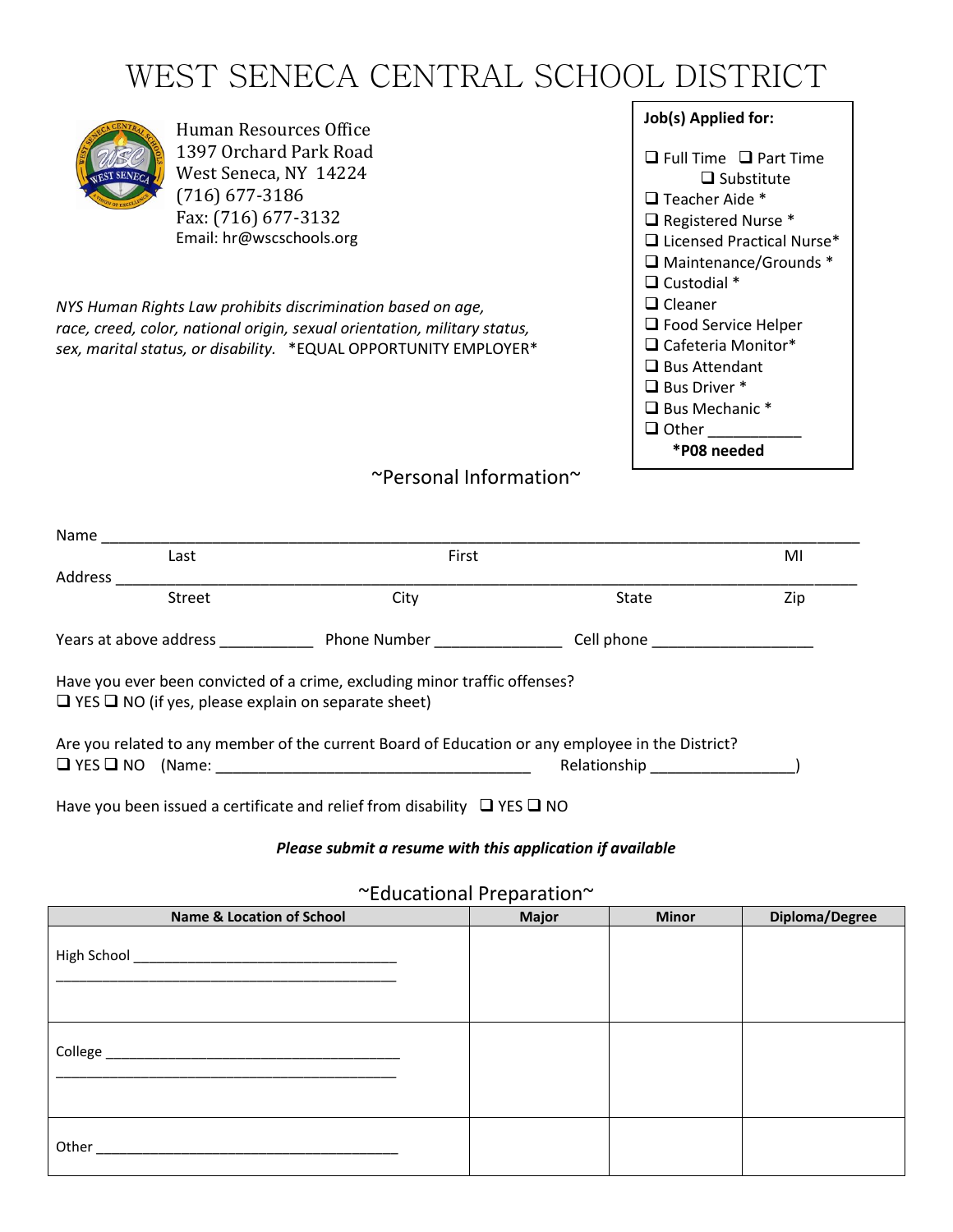## ~Employment Experience~

List most recent experience first

| <b>Name &amp; Address of Employer</b> | LIST HINST LECETIC EXPERIENCE HIST<br>Supervisor's Name, Title & | <b>FROM</b> | <b>TO</b>            | <b>Reason for Leaving</b> |
|---------------------------------------|------------------------------------------------------------------|-------------|----------------------|---------------------------|
|                                       | <b>Phone number</b>                                              |             |                      |                           |
| 1.                                    |                                                                  |             |                      |                           |
|                                       |                                                                  |             | <b>Annual Salary</b> |                           |
| Describe in detail the work you did:  |                                                                  |             |                      |                           |
|                                       |                                                                  |             |                      |                           |
|                                       |                                                                  |             |                      |                           |
| 2.                                    |                                                                  |             |                      |                           |
|                                       |                                                                  |             | <b>Annual Salary</b> |                           |
| Describe in detail the work you did:  |                                                                  |             |                      |                           |
|                                       |                                                                  |             |                      |                           |
|                                       |                                                                  |             |                      |                           |
| 3.                                    |                                                                  |             |                      |                           |
|                                       |                                                                  |             | Annual Salary        |                           |
| Describe in detail the work you did:  |                                                                  |             |                      |                           |
|                                       |                                                                  |             |                      |                           |
|                                       |                                                                  |             |                      |                           |
|                                       |                                                                  |             |                      |                           |

Have you ever been released or asked to resign an employment position?  $\Box$  YES  $\Box$  NO (if yes, please explain on a separate sheet)

Indicate any employers listed above you do not wish us to contact \_\_\_\_\_\_\_\_\_\_\_\_\_\_\_\_\_\_\_\_\_\_\_\_\_\_\_\_\_\_\_\_\_\_\_\_\_\_\_\_\_\_\_

If you are offered a position with the West Seneca Central School District in a safety sensitive position, you will by law be subject to a pre-employment and periodic random drug and alcohol tests.

#### ~References~

Give the names of three references who have closely observed your work as an employee or student. Recommendations by present and former supervisors, principals and others are preferred. Do NOT list relatives.

| Please<br>print | $\sim$ |  |
|-----------------|--------|--|
| Name            |        |  |
| <b>Position</b> |        |  |
| <b>Address</b>  |        |  |
| Phone#          |        |  |

**I waive my right of access to any information submitted by these references**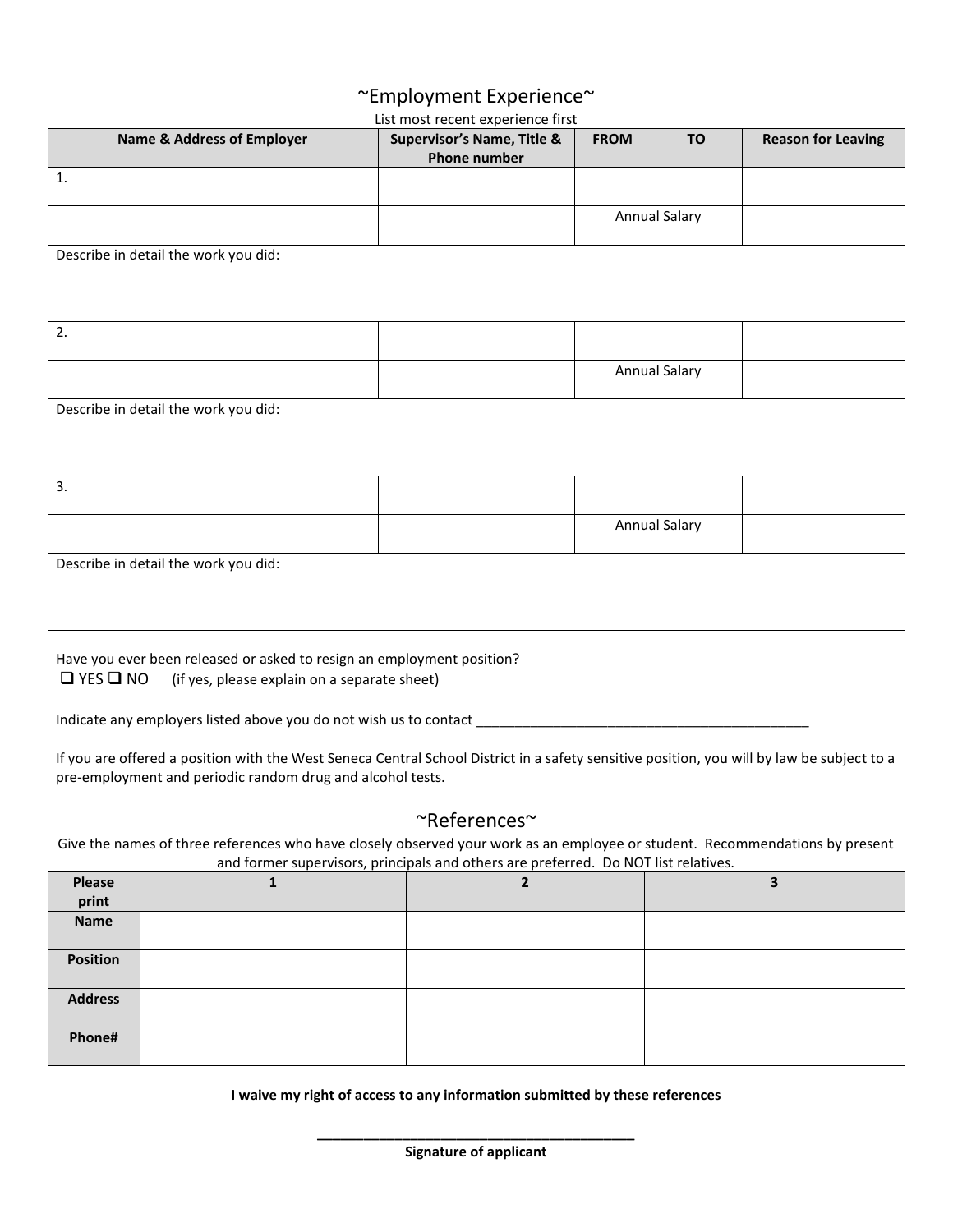#### **If you knowingly make a false statement in this application, you commit a misdemeanor. PLEASE FILL OUT ADDITIONAL INFORMATION FOR THE PARTICULAR TYPE POSITION FOR WHICH YOU ARE APPLYING. Please submit 3 letters of recommendation attesting to your ability to work with others.**

#### **~TEACHER AIDE, NURSE, BUS ATTENDANT~**

**\_\_\_\_\_\_\_\_\_\_\_\_\_\_\_\_\_\_\_\_\_\_\_\_\_\_\_\_\_\_\_\_\_\_\_\_\_\_\_\_\_\_\_\_\_\_\_\_\_\_\_\_\_\_\_\_\_\_\_\_\_\_\_\_\_\_\_\_\_\_\_\_\_\_\_\_\_\_\_\_\_\_\_\_\_\_\_\_\_\_\_\_\_\_\_\_\_\_\_\_\_\_\_\_\_\_\_\_**

**Indicate experiences that qualify you for working with students.** 

|                  |                                                                                                   | ~CLERICAL~                                                                                                                 |                                                                                                                                 |
|------------------|---------------------------------------------------------------------------------------------------|----------------------------------------------------------------------------------------------------------------------------|---------------------------------------------------------------------------------------------------------------------------------|
|                  | Mark with XXX the duties that you particularly like and feel well qualified to perform.           |                                                                                                                            | Mark with an X the duties that you feel qualified to perform. Mark with XX the duties you have actually successfully performed. |
| ______ Typing    | <b>Filing</b>                                                                                     | ______ Bookkeeping ______ Receptionist                                                                                     |                                                                                                                                 |
| Microsoft Word   | Microsoft Excel                                                                                   | Microsoft Powerpoint Money handling                                                                                        |                                                                                                                                 |
|                  |                                                                                                   |                                                                                                                            |                                                                                                                                 |
| When <b>When</b> | Have you taken any civil service examinations for clerical positions? $\Box$ YES $\Box$ NO        |                                                                                                                            | Scores _______________________                                                                                                  |
|                  |                                                                                                   |                                                                                                                            |                                                                                                                                 |
|                  |                                                                                                   | ~CUSTODIAL/CLEANER~                                                                                                        |                                                                                                                                 |
|                  | Have you had experience or training in institutional cleaning? $\square$ YES $\square$ NO         |                                                                                                                            |                                                                                                                                 |
|                  |                                                                                                   |                                                                                                                            |                                                                                                                                 |
|                  |                                                                                                   |                                                                                                                            | Have you ever supervised others in an institutional cleaning operation? $\Box$ YES $\Box$ NO If yes, explain                    |
|                  | Have you taken any civil service examinations for custodial positions? $\square$ YES $\square$ NO |                                                                                                                            |                                                                                                                                 |
|                  |                                                                                                   |                                                                                                                            |                                                                                                                                 |
|                  |                                                                                                   |                                                                                                                            |                                                                                                                                 |
|                  |                                                                                                   |                                                                                                                            |                                                                                                                                 |
|                  |                                                                                                   | ~MAINTENANCE~                                                                                                              |                                                                                                                                 |
|                  | Indicate experience of training that qualifies you for your area of preference:                   | Job Titles in this area are: Laborer, Groundsworker, Maintenance Mechanic (skills in carpentry, electrical, plumbing, etc) |                                                                                                                                 |
|                  |                                                                                                   |                                                                                                                            |                                                                                                                                 |
|                  |                                                                                                   |                                                                                                                            |                                                                                                                                 |
|                  |                                                                                                   |                                                                                                                            |                                                                                                                                 |
|                  | T YES T NO If yes, give specifics: Date ____________________                                      | Have you been convicted of any moving traffic violations (reckless driving, speeding, DWI, etc)                            |                                                                                                                                 |
|                  |                                                                                                   |                                                                                                                            | Disposition ______________________________                                                                                      |